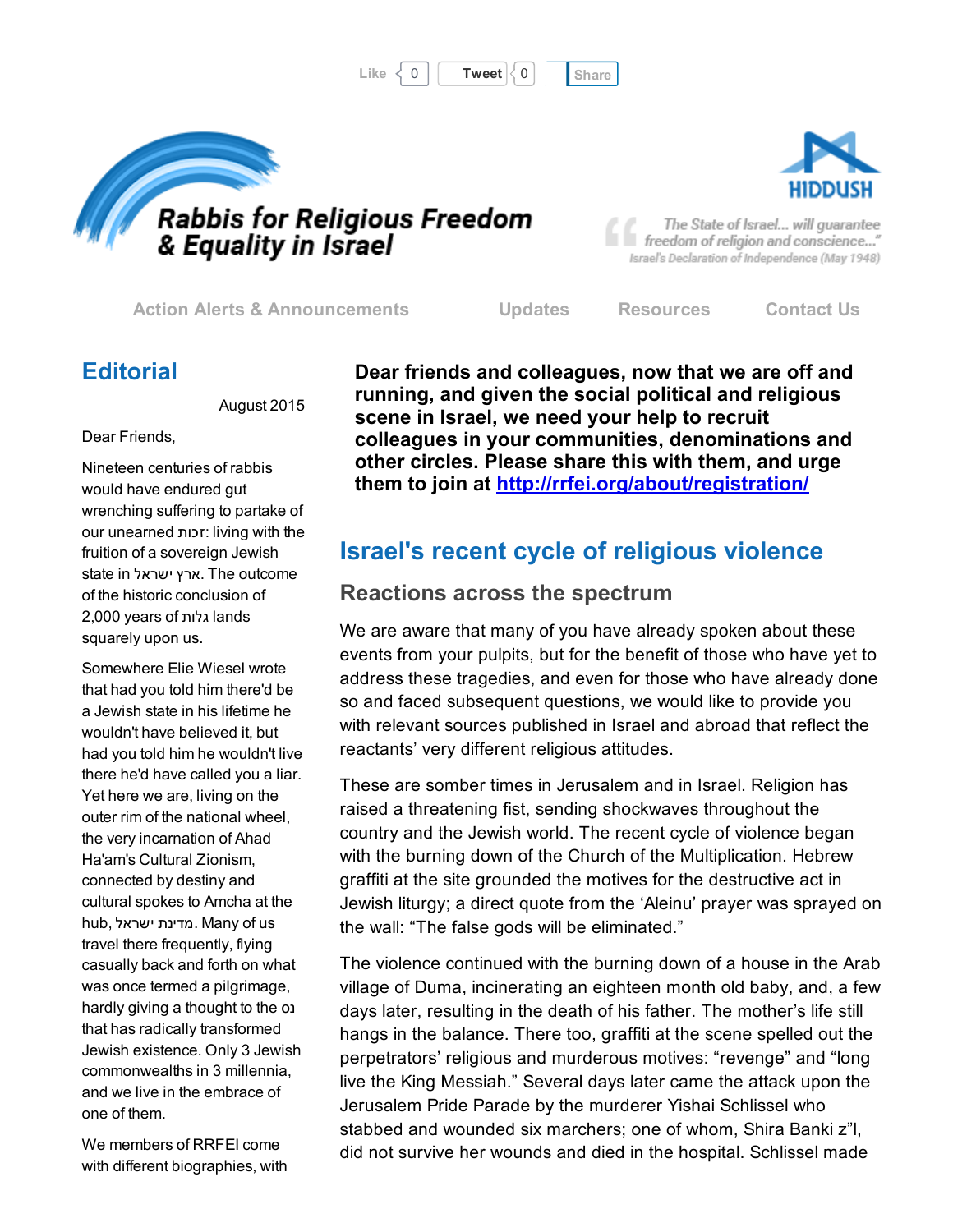different entry points into this experience called Israel. I was born nine months after the Jewish State was declared. Baby-boomers grew up with a threatened, weak state that appeared to be the last refuge for our beleaguered people. Israel was democratic politically with socialist economic tendencies (do you remember bread being government subsidized?), mostly secular, and the fulfillment of Jewish nationalism. Virtually no one spoke of settlement on the land as the fulfillment of a divine promise.

We could not have envisioned today's mighty Israel, or our ambivalence about the nature of her governance and inequality. We never contemplated Israel as the only democracy in which liberal Jews could not freely practice Judaism. I personally led a number of worship services with a combined male and female congregation in the Western Wall Courtyard in the seventies, eighties and nineties. And given the centrality of Israel to American Jewish life after the Six Day and Yom Kippur Wars, who could have foreseen the abandonment or disinterest regarding Israel among a significant percentage of American Jews?

Yet, the seeds were there, as Simon Herman wrote already in the sixties, of the split between American and Israeli Jewry. We read, but we did not act. Now the challenge is spread out before us: creating a Jewishly diverse Israel with no central religious authority, a welcoming homeland for Jews of all streams: hasidim and mitnagdim, Sefardim and Ashkenazim, Liberal and Haredi, determining Jewish destiny according to their

no secret of the reason for the murder, citing the Biblical capital punishment for homosexuality, and stressing that his act, like that of Rabin's assassin in 1995, drew its inspiration from the zealous priest Pinchas who assassinated the fornicating Jew and Midianite woman, Zimri and Cozbi, thereby halting the plague that threatened to consume the Israelites under God's wrath.

The question that we raise is whether the time has not come for an even bolder approach, such as the one manifested by the rabbis of old, who recognized that threatening and unacceptable Biblical practices and commandments needed to be halted. It was with that in mind, we believe, that known Talmudic statements nullified the practical potential for implementation of the law regarding the סורר בן ומורה (rebellious son), הנידחת) (the subversive city), ומורה (rebellious son), פרשת woman accused of adultery), and the seven nations of כנען. Of course, there were the purists of the time who resented such a radical approach for doing away with concepts that no longer had a desirable religious message, and protested, like Rabbi Natan, "yes, they did exist, and I stood on their graves."

Is such a drastic approach not direly needed today? When some are fanning the flames of hatred and violence, based on out-of-context, antiquated religious edicts regarding capital punishment and the annihilation of homosexuals, Shabbat desecrators and Christians? We do not mean to sanction a "Soviet Encyclopedia" or even "Jefferson Bible" approach, thereby publishing editions of the Tanakh and rabbinic texts with such edicts omitted. Rather, this requires that we acknowledge that the times have changed, and in every instance in which these ancient texts are studied, and their bloody messages quoted, the teachers must immediately explain that such acts are not allowed under any circumstances, whether because we hold them to be in the category of drosh v'kabel sachar (delve only theoretically into the Torah's complexities, and you will be rewarded) and not implementable, or because we recognize that in the clash between Torah law and civil law on matters of sanctity of life and property, as well as human dignity, we need to bow to the civil law and genuinely accept its restrictions.

[Read](http://cts.vresp.com/c/?FreedomofReligionfor/5d1684d6e3/325ceb4427/d0ce405f62) More »

# Enforcing the Chief Rabbinate's new, legal kashrut regulations

### It's now up to us, the rabbis

This year, following a year-long battle with Hiddush, the Chief Rabbinate updated its kashrut regulations to be in accordance with the law. Everyone that has heard of this change has viewed it as revolutionary and a sea change. It comes after decades of religious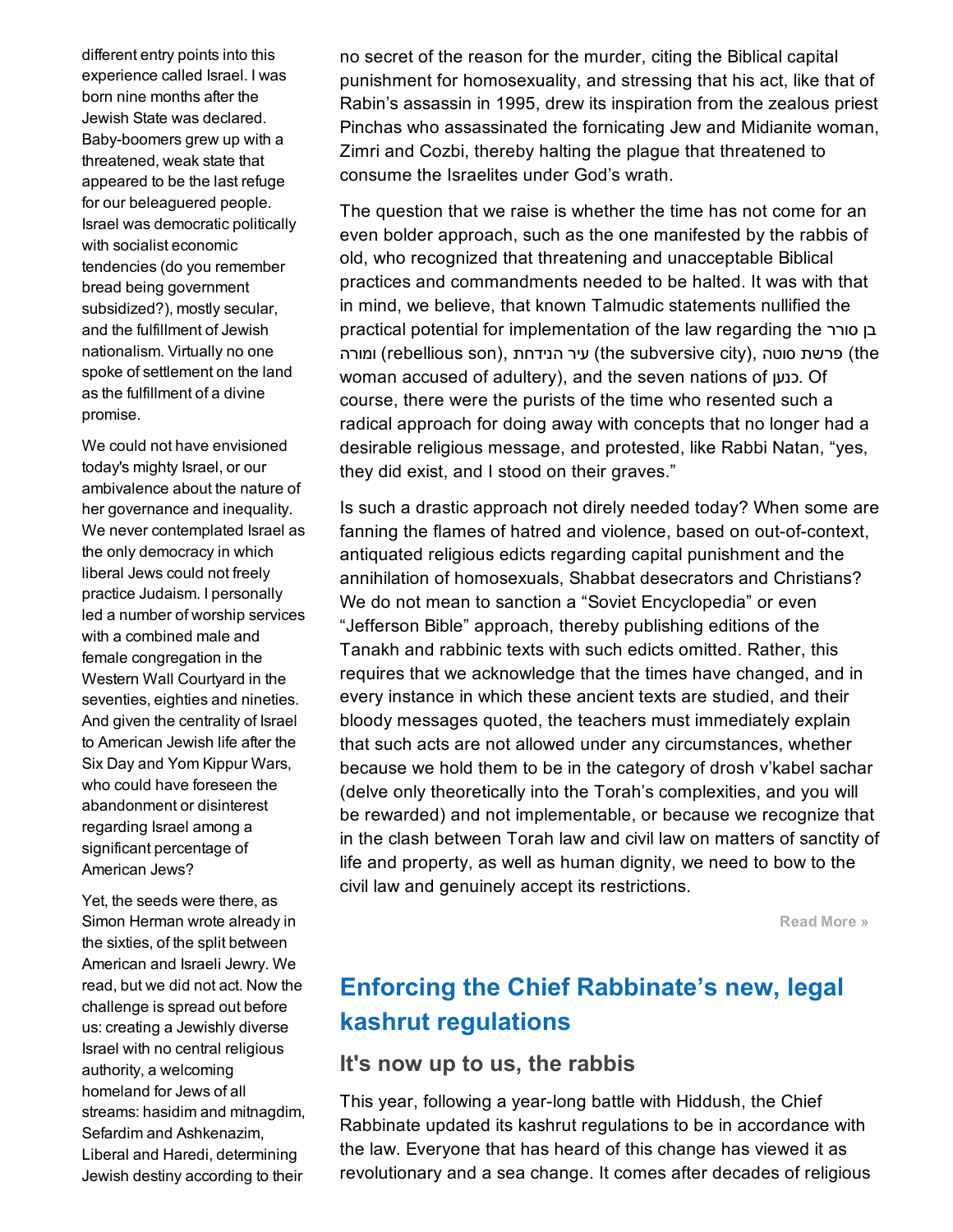### beliefs.

In the years following the Holocaust ultra-Orthodoxy was thought to be disappearing, a pre-modern relic, a remnant community decimated by the Shoa and on its last legs. The existential threat to Jewish life was the surrounding Arab states, and in the wake of the Six-Day War we waited for those states to trade land for peace.

With זכות comes אחריות. Our contemporary reality is so different, and our historic obligation profound: to join hands to ensure the future of our Jewish State as one that cultivates the seeds of a reborn Judaism, that welcomes every member of Amcha, a state that practices the ethics of her Declaration of Independence, "...complete equality of social and political rights to all its inhabitants irrespective of religion, race or sex; it will guarantee freedom of religion, conscience…" and rises to the vision of her Founders. To shrink from this challenge is to evade our historic responsibility, no less than had the חלוצים refused to drain Israel's swamps because the physical challenge surpassed their abilities.

Returning to a world without a Jewish State is to refuse God's task; and there is no allowing the Jewish State to exclude the vast majority of the Jewish people from fulfillment as Jews. Our Godgiven זכות is the challenge to complete the vision of the Founders, a democratic Homeland for the world's Jews who choose Israel as their home, and a spiritual homeland for us all. To accomplish this clear mitzvah we turn to you to use your rabbinic positions, among nearly all Jewish streams, to rally

coercion, and it is important for us to make clear that the intention of Hiddush's initiative was not to prescribe the use of musical instruments, recorded music, photography, etc., on Shabbat, but rather to remove the Rabbinate's illegal prohibitions, and make it possible for individuals and groups to choose how to celebrate their Shabbat rituals and oneg Shabbat in meaningful ways. Unfortunately, the Chief Rabbinate long extorted the hotel establishments, using its monopolistic authority over kashrut to force the hotels and event halls to comply with its Shabbat standards and anti-Christian sentiments.

### Relevant kashrut regulations - old and new

| Chief Rabbinate's old kashrut regulations for<br>hotels and event halls                                                               | Chief Rabbinate's new kashrut regulations for<br>hotels and event halls                                                                                                               |
|---------------------------------------------------------------------------------------------------------------------------------------|---------------------------------------------------------------------------------------------------------------------------------------------------------------------------------------|
| 13 clauses related to Shabbat practices in<br>hotels                                                                                  | 9 clauses related to Shabbat practices in<br>$\bullet$<br>hotels                                                                                                                      |
| Events organized in hotels on Shabbat<br>٠<br>and on holidays forbidden from making<br>use of filming, video and musical<br>equipment | Events organized in hotels on Shabbat<br>٠<br>and on holidays only forbidden from<br>making use of filming, video and musical<br>equipment during the serving of food at<br>the hotel |
| Prohibition against non-Jewish holiday<br>symbols for Sylvester and Christmas, like<br>fir trees                                      | No prohibition against non-Jewish<br>holiday symbols                                                                                                                                  |
| Prohibition against Jewish employees<br>٠<br>working at the check-in/out desk and<br>accepting payments on Shabbat                    | No prohibition against Jewish employees<br>٠<br>working at the check-in/out desk and<br>accepting payments on Shabbat                                                                 |
| All hotels elevators required to be usable<br>٠<br>on Shabbat according to Halacha                                                    | Only the elevator use for delivering food<br>٠<br>and ingredients required to usable on<br>Shabbat according to Halacha                                                               |

Click to [Expand](http://cts.vresp.com/c/?FreedomofReligionfor/5d1684d6e3/325ceb4427/0657f9bda5)

We ask that those colleagues who have encountered problems share the details of their encounters with us, and colleagues who are planning future trips should convey to their tour operators and hotels what their intentions and expectations are, as to the use of music, photography, video projection, etc., as part of their Shabbat programming. As you may imagine, the hotels are eager to see this change, making it clear that the current policy of the Rabbinate seriously hinders their ability to serve groups and potential groups (such as Israeli labor union groups) who decide, for instance, not to come to Jerusalem because they are curtailed in their weekend programming. Without counter-pressure from clients, the hotels may not be able to effectively push back against the ongoing pressure from the Rabbinate.

[Read](http://cts.vresp.com/c/?FreedomofReligionfor/5d1684d6e3/325ceb4427/9a7a061db7) More »

# The new, independent Orthodox conversion courts in Israel

Giyur K'halacha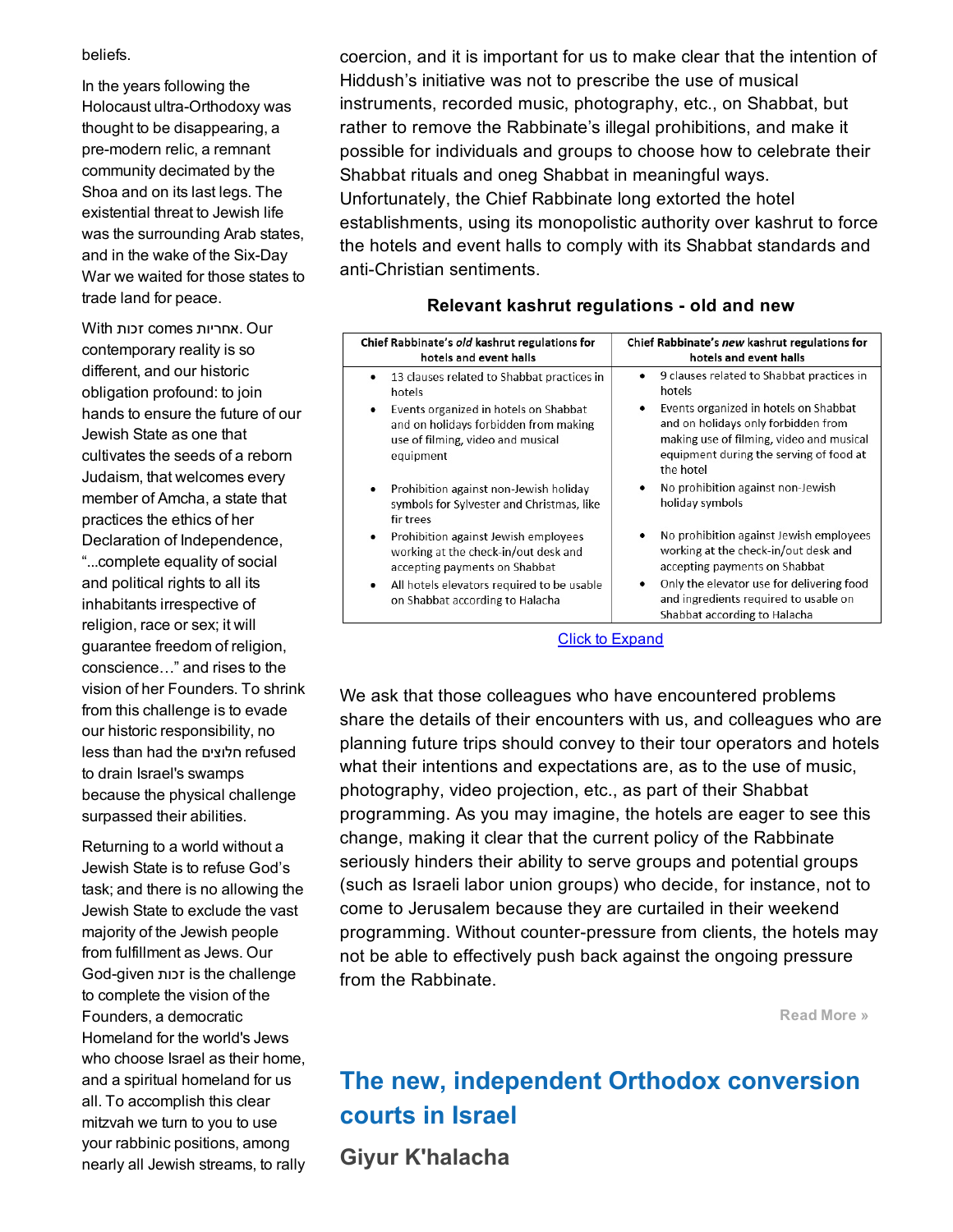our colleagues and our communities to our historic task, one past generations could only pray for and dream to accomplish. Jewish history rests on our shoulders.

This RRFEI newsletter will provide information, and a forum for us, rabbis of all streams, to remain both up-to-date and share an arena in which we can discuss our inmost concerns about Israel and the destiny of our people. We encourage you to use the newsletter to express your thoughts that you would like to share with our colleagues. Your editing talents are certainly welcome, as well. If you would like to write or edit for the newsletter, please contact me, Mark Levin, at

[organizers@rrfei.org.](mailto:organizers@rrfei.org)

אם תרצו, אין זו אגדה

Mark H. Levin Chair, Editorial Committee

[facebook](http://cts.vresp.com/c/?FreedomofReligionfor/5d1684d6e3/325ceb4427/25f64910ac) [email](mailto:organizers@rrfei.org)

## Resources & News

- Giyur [K'halacha](http://cts.vresp.com/c/?FreedomofReligionfor/5d1684d6e3/325ceb4427/273e9f6812)
- Acts of [violence](http://cts.vresp.com/c/?FreedomofReligionfor/5d1684d6e3/325ceb4427/c171817a00)
- Kashrut [regulations](http://cts.vresp.com/c/?FreedomofReligionfor/5d1684d6e3/325ceb4427/6bd64ddc7b) for hotels and event halls

# Contact us

email: [organizers@rrfei.org](mailto:organizers@rrfei.org) Phone (US): 646-334-5636 Phone (Isr): 054-779-1179

## Not yet a member?

Please [register](http://cts.vresp.com/c/?FreedomofReligionfor/5d1684d6e3/325ceb4427/cc58d7a3c8) here »

In recent days, even as we were finalizing this newsletter, a dramatic new development caught the media's imagination on the front of religion and state in Israel: for the first time in Israeli history, a group of highly respected Zionist Orthodox rabbis have established independent conversion courts, outside the auspices of the Chief Rabbinate.

Uri Regev's article and some other resources in Hebrew and English can be found here on the RRFEI [website,](http://cts.vresp.com/c/?FreedomofReligionfor/5d1684d6e3/325ceb4427/a336e421fa) and you may be assured that we will address this development at greater length in our next newsletter, and welcome your comments.

# Announcements & Action Alerts

## 2015 *Israel Religion and State Index* coming soon!

For those of our colleagues preparing their High Holy Day sermons, Hiddush's annual Religion and State Index is a tremendous resource. This uniquely relevant and important yearly report provides in-depth data as to the views of Israeli Jews on all major aspects of religion and state in Israel. The 2014 Index can be found here on the RRFEI [website,](http://cts.vresp.com/c/?FreedomofReligionfor/5d1684d6e3/325ceb4427/030f1b8a8c) and the 2015 Index is currently being analyzed. As in the past, it will be publicized a day or two before Rosh HaShanah. Quite likely, it will be also publicized in English via JTA.

We suggest that those of you who plan on speaking about Israel, and would like to include the most up-to-date data available regarding the public opinion of Israelis on matters of religion and state, reserve a space in your sermons. As soon as the 2015 Index is published, we will e-mail you the detailed report. The general trend of growing support among Israelis for all aspects of religious freedom and equality seen in last year's report has been sustained, and even grew further in regards to some of the cutting edge issues.

While the timing of the study and its publication prevents us from making it available earlier, we promise that the data will be received by Rosh HaShanah, hot off the press, making your High Holy Day sermons further relevant and up-to-the-minute.

### Join the conversation: RRFEI members on Facebook

Please respond to the RRFEI newsletter and articles in the new RRFEI Facebook group, which can be [found](http://cts.vresp.com/c/?FreedomofReligionfor/5d1684d6e3/325ceb4427/e3c200c42d) here. We encourage you to share your ideas and resources with the network!

# **Updates Diaspora**